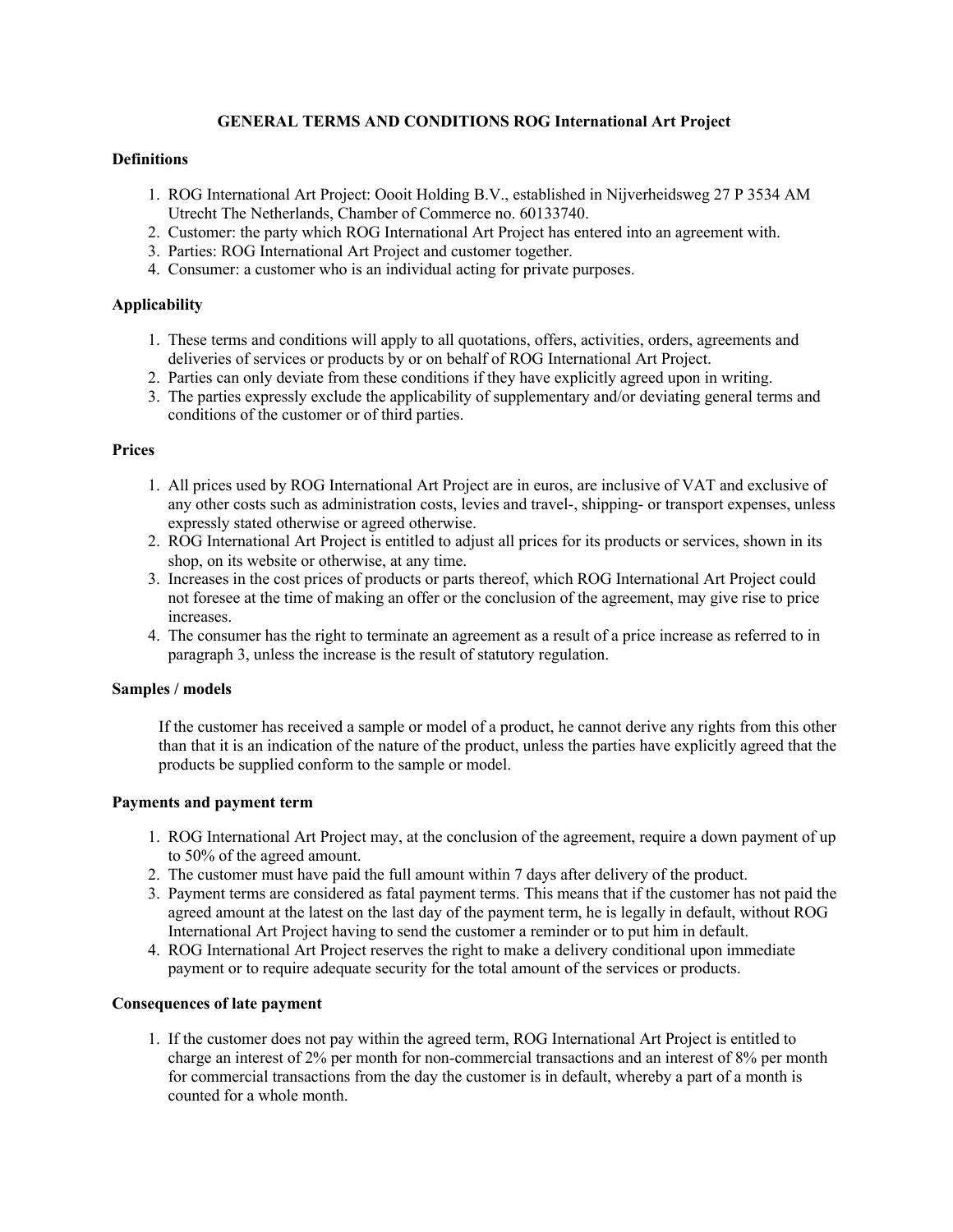- 2. When the customer is in default, he is also due to extrajudicial collection costs and may be obliged to pay any compensation to ROG International Art Project.
- 3. The collection costs are calculated on the basis of the Reimbursement for extrajudicial collection costs.
- 4. If the customer does not pay on time, ROG International Art Project may suspend its obligations until the customer has met his payment obligation.
- 5. In the event of liquidation, bankruptcy, attachment or suspension of payment on behalf of the customer, the claims of ROG International Art Project on the customer are immediately due and payable.
- 6. If the customer refuses to cooperate with the performance of the agreement by ROG International Art Project, he is still obliged to pay the agreed price to ROG International Art Project.

# **Right of recovery of goods**

- 1. As soon as the customer is in default, ROG International Art Project is entitled to invoke the right of recovery with regard to the unpaid products delivered to the customer.
- 2. ROG International Art Project invokes the right of recovery by means of a written or electronic announcement.
- 3. As soon as the customer has been informed of the claimed right of recovery, the customer must immediately return the products concerned to ROG International Art Project, unless the parties agree to make other arrangements about this.
- 4. The costs for the collection or return of the products are at the expense of the customer.

# **Right of withdrawal**

- 1. A consumer may cancel an online purchase during a cooling-off period of 14 days without giving any reason, provided that
	- the product has not been used
	- it is not a product that can spoil quickly, like food or flowers
	- the product is not specially tailored for the consumer or adapted to its special needs
	- it is not a product that may not be returned for hygienic reasons (underwear, swimwear, etc.)
	- the seal is still intact, when the product is a data carrier with digital content (DVDs, CDs, etc.)
	- the product is not a (holiday)trip, a transportation ticket, a catering order or a form of leisure activity,
	- the product is not a separate magazine or a loose newspaper
	- the purchase does not concern an (assignment to) urgent repair
	- the consumer has not renounced his right of withdrawal
- 2. The cooling-off period of 14 days as referred to in paragraph 1 commences:
	- o on the day after the consumer has received the last product or part of 1 order
	- o as soon as the consumer has received the first the product of a subscription
	- o as soon as the consumer has purchased a service for the first time
	- o as soon as the consumer has confirmed the purchase of digital content via the internet
- 3. The consumer can notify his right of withdrawal via info@rogproject.com, if desired by using the withdrawal form that can be downloaded via the website of ROG International Art Project, https://www.rogproject.com/.
- 4. The consumer is obliged to return the product to ROG International Art Project within 14 days after the notification of his right of withdrawal, after which period his right of withdrawal will lapse.

### **Reimbursement of delivery costs**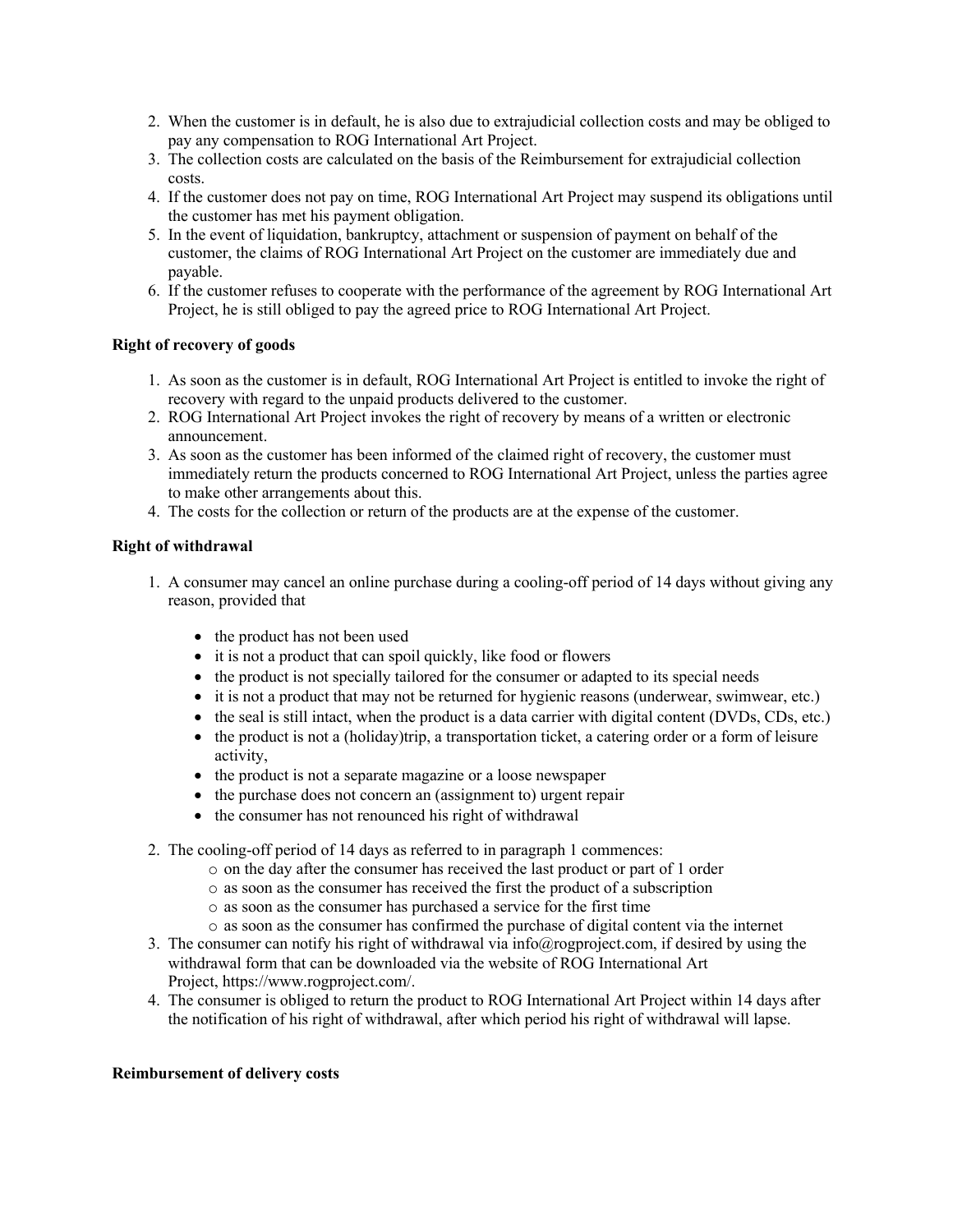- 1. If the purchase costs and any other costs (such as shipping and return costs) are eligible for reimbursement according to the law, ROG International Art Project will refund these costs to the consumer within 14 days of receipt of the timely appeal to the right of withdrawal, provided that the consumer has returned the product to ROG International Art Project in time.
- 2. The costs for return are only reimbursed by ROG International Art Project if the complete order is returned.

### **Reimbursement of return costs**

If the consumer invokes his right of withdrawal and returns the entire order on time, the costs for returning the complete order will be borne by the consumer.

### **Suspension of obligations by the customer**

The customer waives the right to suspend the fulfillment of any obligation arising from this agreement.

### **Right of retention**

- 1. ROG International Art Project can appeal to his right of retention of title and in that case retain the products sold by ROG International Art Project to the customer until the customer has paid all outstanding invoices with regard to ROG International Art Project, unless the customer has provided sufficient security for these payments.
- 2. The right of retention of title also applies on the basis of previous agreements from which the customer still owes payments to ROG International Art Project.
- 3. ROG International Art Project is never liable for any damage that the customer may suffer as a result of using his right of retention of title.

### **Settlement**

The customer waives his right to settle any debt to ROG International Art Project with any claim on ROG International Art Project.

# **Retention of title**

- 1. ROG International Art Project remains the owner of all delivered products until the customer has fully complied with all its payment obligations with regard to ROG International Art Project under whatever agreement with ROG International Art Project including of claims regarding the shortcomings in the performance.
- 2. Until then, ROG International Art Project can invoke its retention of title and take back the goods.
- 3. Before the property is transferred to the customer, the customer may not pledge, sell, dispose of or otherwise encumber the products.
- 4. If ROG International Art Project invokes its retention of title, the agreement will be dissolved and ROG International Art Project has the right to claim compensation, lost profits and interest.

### **Delivery**

- 1. Delivery takes place while stocks last.
- 2. Delivery takes place at ROG International Art Project unless the parties have agreed upon otherwise.
- 3. Delivery of products ordered online takes place at the address indicated by the customer.
- 4. If the agreed price is not paid on time, ROG International Art Project has the right to suspend its obligations until the agreed price is fully paid.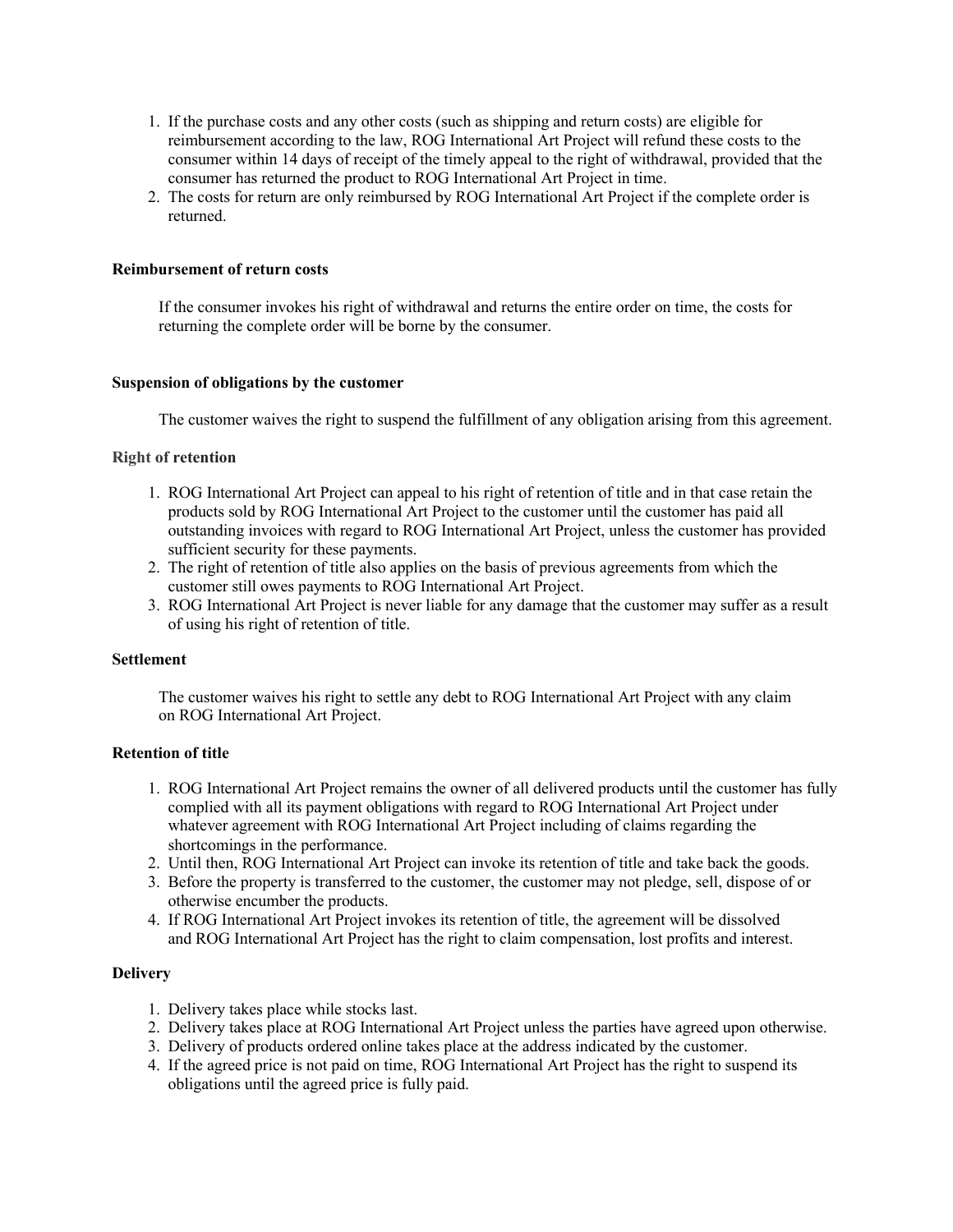5. In the event of late payment, the customer is automatically in default, and hereby he cannot object to late delivery by ROG International Art Project.

# **Delivery period**

- 1. Any delivery period specified by ROG International Art Project is indicative and does not give the customer the right to dissolution or compensation if this period is not met with, unless the parties have expressly agreed otherwise in writing.
- 2. The delivery starts once the customer has fully completed the (electronic) ordering process and received an (electronic) confirmation of his order from ROG International Art Project.
- 3. Exceeding the specified delivery period does not entitle the customer to compensation or the right to terminate the contract, unless ROG International Art Project cannot deliver within [number of days late] or if the parties have agreed upon otherwise.

# **Actual delivery**

The customer must ensure that the actual delivery of the products ordered by him can take place in time.

### **Transport costs**

Transport costs are on behalf of the customer, unless the parties have agreed upon otherwise.

# **Packaging and shipping**

- 1. If the package of a delivered product is opened or damaged, the customer must have a note drawn up by the forwarder or delivery person before receiving the product. In the absence of which ROG International Art Project may not be held liable for any damage.
- 2. If the customer himself takes care of the transport of a product, he must report any visible damage to products or the packaging prior to the transport to ROG International Art Project, failing which ROG International Art Project cannot be held liable for any damage.

# **Insurance**

# **Storage**

- 1. If the customer orders products later than the agreed delivery date, the risk of any quality loss is entirely for the customer.
- 2. Any extra costs as a result of premature or late purchase of products are entirely at the customer's expense.

### **Assembly / Installation**

Although ROG International Art Project strives to carry out all assembly and/or installation work as well as possible, it does not bear any responsibility for this, except in case of intent or gross negligence.

### **Guarantee**

- 1. The warranty relating to products only applies to defects caused by faulty manufacture, construction or material.
- 2. The warranty does not apply in the event of normal wear and tear and damage resulting from accidents, changes made to the product, negligence or improper use by the customer, or when the cause of the defect cannot clearly be established.
- 3. The risk of loss, damage or theft of the products that are the subject of an agreement between the parties, will pass on to the customer when these products are legally and/or factually delivered, at least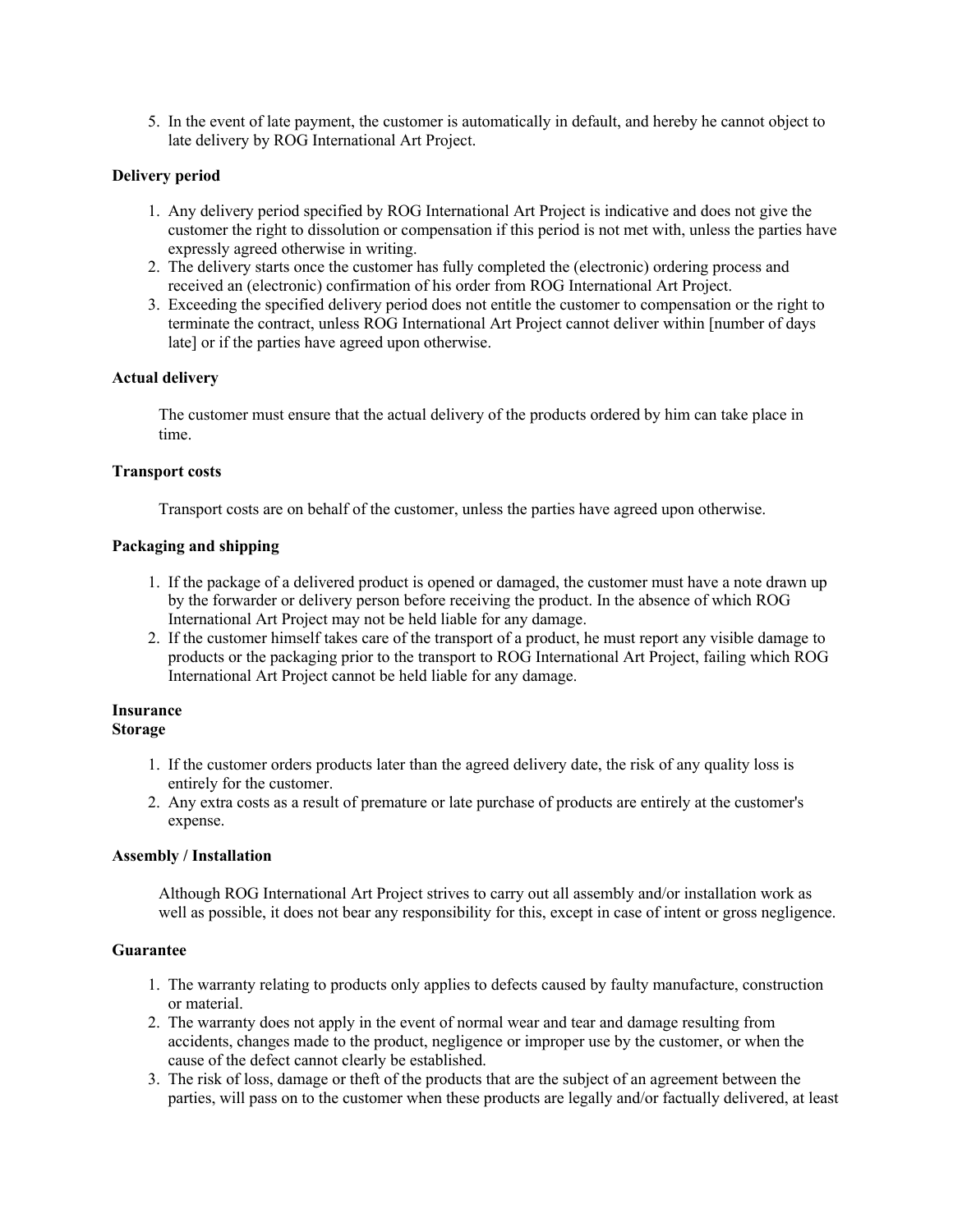are in the power of the customer or of a third party who receives the product for the benefit of the customer.

# **Indemnity**

The customer indemnifies ROG International Art Project against all third-party claims that are related to the products and/or services supplied by ROG International Art Project.

# **Complaints**

- 1. The customer must examine a product or service provided by ROG International Art Project as soon as possible for possible shortcomings.
- 2. If a delivered product or service does not comply with what the customer could reasonably expect from the agreement, the customer must inform ROG International Art Project of this as soon as possible, but in any case within 1 month after the discovery of the shortcomings.
- 3. Consumers must inform ROG International Art Project of this within two months after detection of the shortcomings.
- 4. The customer gives a detailed description as possible of the shortcomings, so that ROG International Art Project is able to respond adequately.
- 5. The customer must demonstrate that the complaint relates to an agreement between the parties.
- 6. If a complaint relates to ongoing work, this can in any case not lead to ROG International Art Project being forced to perform other work than has been agreed.

# **Giving notice**

- 1. The customer must provide any notice of default to ROG International Art Project in writing.
- 2. It is the responsibility of the customer that a notice of default actually reaches ROG International Art Project (in time).

# **Joint and several Client liabilities**

If ROG International Art Project enters into an agreement with several customers, each of them shall be jointly and severally liable for the full amounts due to ROG International Art Project under that agreement.

# **Liability of ROG International Art Project**

- 1. ROG International Art Project is only liable for any damage the customer suffers if and insofar as this damage is caused by intent or gross negligence.
- 2. If ROG International Art Project is liable for any damage, it is only liable for direct damages that results from or is related to the execution of an agreement.
- 3. ROG International Art Project is never liable for indirect damages, such as consequential loss, lost profit, lost savings or damage to third parties.
- 4. If ROG International Art Project is liable, its liability is limited to the amount paid by a closed (professional) liability insurance and in the absence of (full) payment by an insurance company of the damages the amount of the liability is limited to the (part of the) invoice to which the liability relates.
- 5. All images, photos, colors, drawings, descriptions on the website or in a catalog are only indicative and are only approximate and cannot lead to any compensation and/or (partial) dissolution of the agreement and/or suspension of any obligation.

# **Expiry period**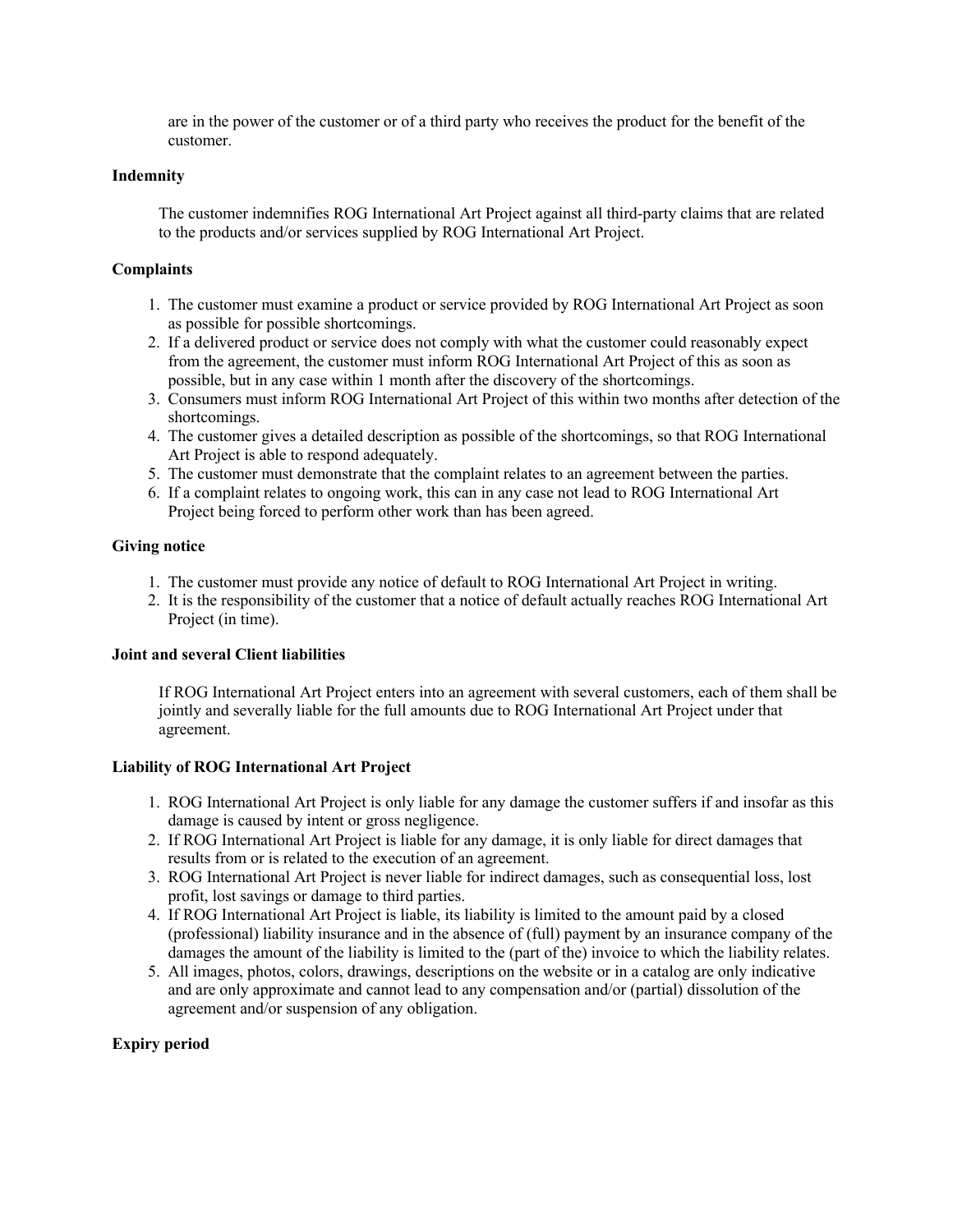Every right of the customer to compensation from ROG International Art Project shall, in any case, expire within 12 months after the event from which the liability arises directly or indirectly. This does not exclude the provisions in article 6:89 of the Dutch Civil Code.

## **Dissolution**

- 1. The customer has the right to dissolve the agreement if ROG International Art Project imputably fails in the fulfillment of his obligations, unless this shortcoming does not justify termination due to its special nature or because it is of minor significance.
- 2. If the fulfillment of the obligations by ROG International Art Project is not permanent or temporarily impossible, dissolution can only take place after ROG International Art Project is in default.
- 3. ROG International Art Project has the right to dissolve the agreement with the customer, if the customer does not fully or timely fulfill his obligations under the agreement, or if circumstances give ROG International Art Project good grounds to fear that the customer will not be able to fulfill his obligations properly.

# **Force majeure**

- 1. In addition to the provisions of article 6:75 Dutch Civil Code, a shortcoming of ROG International Art Project in the fulfillment of any obligation to the customer cannot be attributed to ROG International Art Project in any situation independent of the will of ROG International Art Project, when the fulfillment of its obligations towards the customer is prevented in whole or in part or when the fulfillment of its obligations cannot reasonably be required from ROG International Art Project .
- 2. The force majeure situation referred to in paragraph 1 is also applicable but not limited to: state of emergency (such as civil war, insurrection, riots, natural disasters, etc.); defaults and force majeure of suppliers, deliverymen or other third parties; unexpected disturbances of power, electricity, internet, computer or telecoms; computer viruses, strikes, government measures, unforeseen transport problems, bad weather conditions and work stoppages.
- 3. If a situation of force majeure arises as a result of which ROG International Art Project cannot fulfill one or more obligations towards the customer, these obligations will be suspended until ROG International Art Project can comply with it.
- 4. From the moment that a force majeure situation has lasted at least 30 calendar days, both parties may dissolve the agreement in writing in whole or in part.
- 5. ROG International Art Project does not owe any (damage) compensation in a situation of force majeure, even if it has obtained any advantages as a result of the force majeure situation.

### **Modification of the agreement**

If, after the conclusion of the agreement and before its implementation, it appears necessary to change or supplement its contents, the parties shall timely and in mutual consultation adjust the agreement accordingly.

### **Changes in the general terms and conditions**

- 1. ROG International Art Project is entitled to amend or supplement these general terms and conditions.
- 2. Changes of minor importance can be made at any time.
- 3. Major changes in content will be discussed by ROG International Art Project with the customer in advance as much as possible.
- 4. Consumers are entitled to cancel the agreement in the event of a substantial change to the general terms and conditions.

# **Transfer of rights**